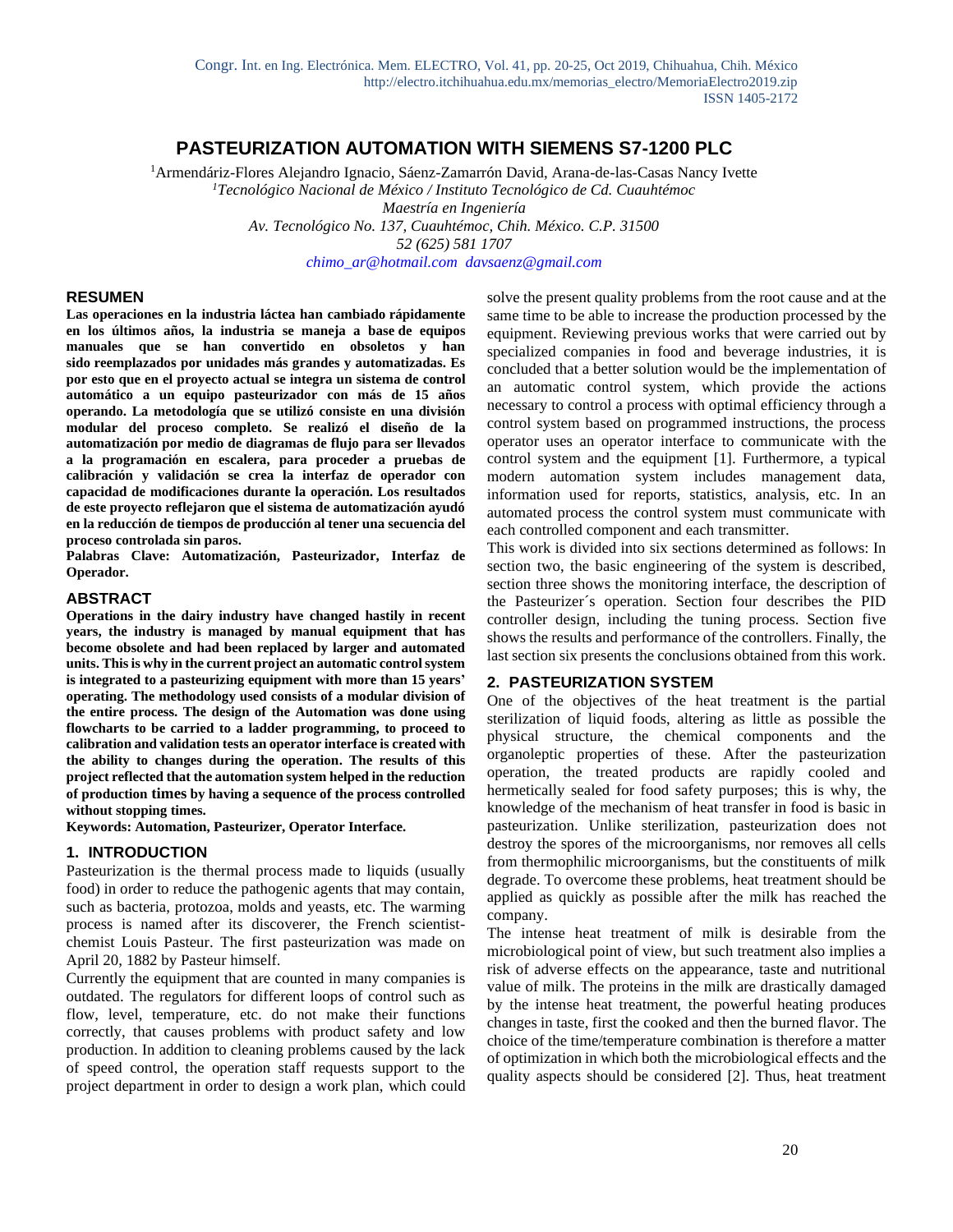has become the most important process in milk production; the categories of heat treatment have been listed as shown in Table 1.

of the variables that are known prior to the start of the project, see Figure 2.

*Table. 1 Thermal treatment categories in the dairy industry.*

| <b>Process</b>                    | Temperature           | Time            |
|-----------------------------------|-----------------------|-----------------|
| Thermisation                      | $63 - 65^{\circ}$ C   | 15 <sub>s</sub> |
| LTLT pasteurisation of milk       | $63^{\circ}$ C        | 30 min          |
| HTST pasteurisation of milk       | $72 - 75^{\circ}$ C   | $15 - 20 s$     |
| HTST pasteurisation of cream etc. | $>80^{\circ}$ C       | $1 - 5s$        |
| Ultra pasteurisation              | $125 - 138$ °C        | $2 - 4s$        |
| UHT (flow sterilisation) normally | $135 - 140^{\circ}$ C | a few seconds   |
| Sterilisation in container        | $115 - 120^{\circ}$ C | $20 - 30$ min   |

The objective of milk pasteurization is to eliminate microorganisms that can cause harm to the consumer, modifying as little as possible their chemical and physical properties, as well as their nutritional characteristics.

Heat treatment also causes changes in the components, the higher the temperature and the longer the heat exposure, the greater the changes. Within certain limits, time and temperature can be balanced against each other [3].

Short heating at a high temperature may have the same effect as prolonged exposure to a lower temperature, (Figure 1). Both time and temperature should always be considered in relation to heat treatment.



*Fig. 1 Exposure and resistance times.*

## **2.1 Process Flow Diagram (PFD)**

This section supplements what was mentioned in the previous one through the graphical representation of the process, in which, in general, the systems inputs and outputs are shown, the main equipment that is part of the system, and the conditions and status



*Fig. 2 Pasteurization system flow diagram.*

#### **2.2 Control System**

In this project, the control strategy to use was raised, here is shown descriptively and graphically the overall operation of the system and the actions of control to be carried out depending on the state of process where it is, and the conditions of the relevant variables in each one of these states. The pasteurization system is composed of the phases described in sections 2.3 to 2.5.

#### **2.3 Sterilization**

Sterilization is the process of eliminating all forms of life, including spores. It is an absolute term that implies loss of the viability or elimination of all the microorganisms contained in an object or substance, conditioned in such a way as to prevent their subsequent contamination. The sterilization process is carried out thermally and is carried out by circulating water at 90°C throughout all the equipment. After sterilization, the heating is turned off and the cold is turned on, in this way the water is taken to the point of operation for production.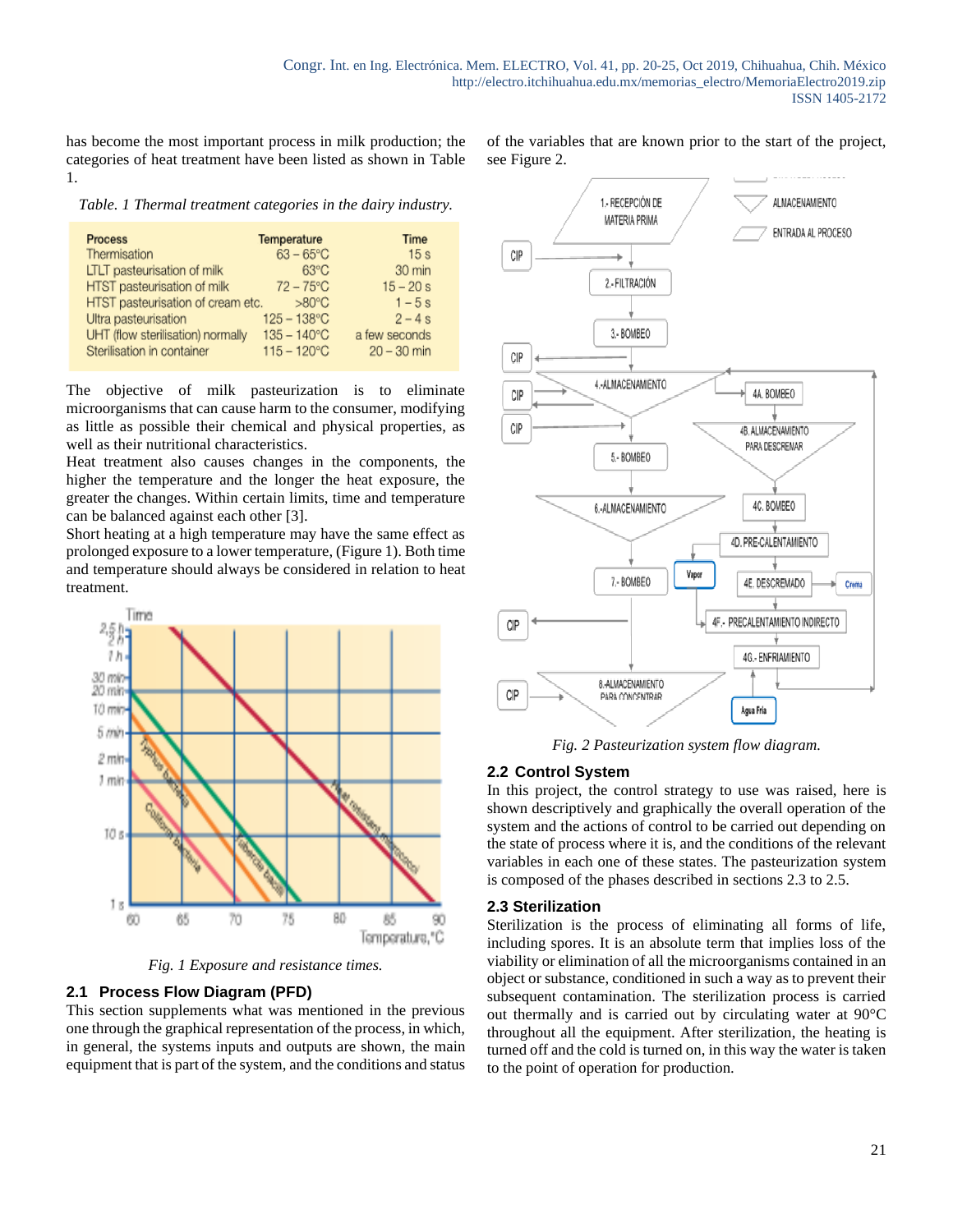## **2.4 Stabilization**

Once the sterilization time is complete, the equipment begins to work as if it were producing, but with water, thus avoiding the loss of milk while the controllers and actuators look for the points of operation.

## **2.5 Pasteurization**

Once the equipment has stabilized it goes to the pasteurization stage, which consists of transferring thermal energy to the milk using water that has already been previously heated by means of steam, this is done in the final stage of the heat plate exchanger. After the energy exchange, the final temperature of the milk should be 75°C, to ensure that it has been well pasteurized, then it must be taken to the retention zone, in which the milk is kept at 75°C for 15 seconds, this ensures good pasteurization. If the temperature is less, the final product is rejected and re-sent to repeat the whole process, this is known as "fun". The use of seven control loops is specified by operation:

- a) The level of the balance tub to maintain a constant feeding.
- b) The feed speed to keep flow.
- c) The pumping speed to maintain the feed pressure of the homogenizer.
- d) Steam opening with pasteurization temperature.
- e) Cold water opening with output temperature.
- f) Valve opening controlled by output flow equipment.
- g) Vision system for future interface change.

# **2.6 Piping & Instrumentation Diagram (P&ID)**

It is elaborated following the standard 5.11984-(R1992) Instrumentation symbols and identification [5], see Figure 3. This document has the following information:

- a) Instrumentation representation. The representation indicates the general location of the instrument and its conditions in the process.
- b) Instrument identification. The type of instrument is known through identification.
- c) Connection. It describes the way in which the instruments and equipment that are part of the process are related, it may be electrical connection, piping, pneumatics, communications, among others.

See Figures 4 and 5 where the Pasteurizer plant is shown.

### **2.7 PLC programming**

Automation is not used for the operator to be superfluous, but to extend its scope and power. The more sophisticated the system, the operator worries about fewer details. The program must handle all the routine functions of the process, the tactics, while the human operator is responsible for the command decisions, the strategy [4]. Figure 6 shows the PLC Siemens 1200.

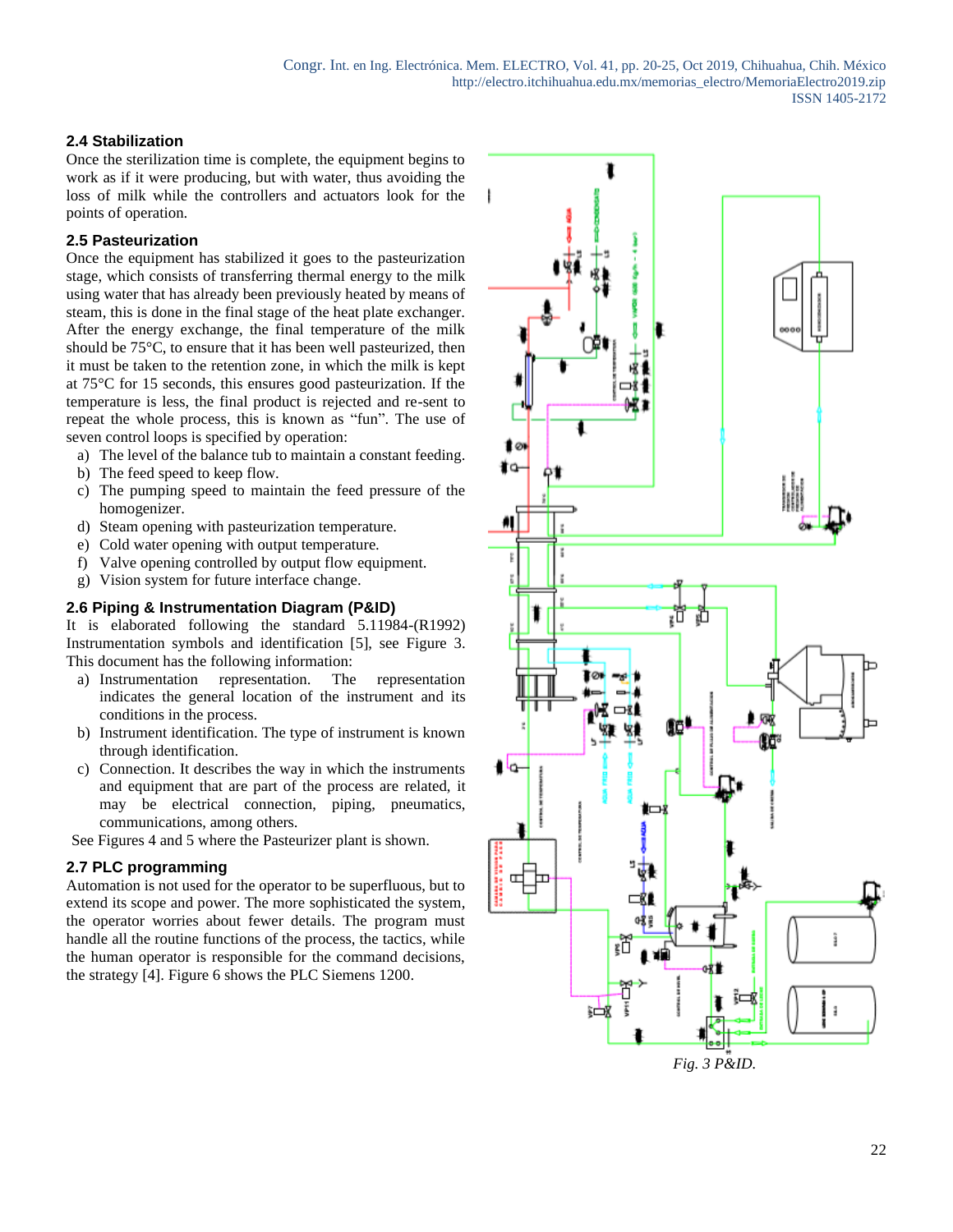

*Fig. 4 Pasteurizer view 1.*



*Fig. 5 Pasteurizer view 2.*



*Fig. 6 PLC Siemens 1200.*

### **2.8 The Analog Control**

It means that an object is controlled by analog signals from the control unit. Normally this type of control is based on another feedback signal (continuous variable) to the control unit, for example, to control the steam supply or hot water in a pasteurizer. The feedback signal to the control unit comes from the transmitter for the pasteurization temperature. Analogue control is often common in the dairy industry. An analog system is used to control the heating in the pasteurizer, while the temperature sensor serves to control the temperature. The sensor reacts immediately if the temperature drops below the preset value then a signal is transmitted to the control unit and the Pasteurizer and it changes to the detour flow.

### **3. OPERATION ANALYSIS**

This section shows the monitoring interface and the description of the pasteurizer operation.

#### **3.1 Instrumentation**

The available instrumentation during the development of the engineering is analyzed; a summary of the number of inputs and outputs, as well as the form of communication with the PLC are considered; in this case, inputs of RTD for the sensors of temperature and 4-20 mA signals for the other instruments.

With the requirements of the control loops given by the operation, each one of them will be working individually; this project only focuses on one of them, but the work procedure is the same for each one, only by switching to control variable and the parameters of each controller.

For the first control loop, the level of the balance tub must maintain a constant feeding. This loop has the objective of maintaining a level in the feeding tub, the first objective is to avoid the waste of raw material and avoid cavitation in the feeding pump by lack of level. This controller has the name given in engineering of LIC-01 which emits a current signal of the range of 4-20 mA, and which is subsequently transformed to pneumatic pressure. With the effect of the transduction, the electrical signal of the controller LIC-01 to pneumatic signal, the percentage of opening of the proportional valve is regulated, allowing the input of product corresponding to the level.

The error signal is generated when the LIC-01 transmitter level (4-20mA signal) registers the tank level and retransmit this information to the LIC-01 controller, within it, the signal is compared to the desired signal of the system setpoint and a new control signal is updated and sent to the valves, this closes the level control loop.

### **3.2 Interface Operation**

The Siemens TIA Portal V14 proprietary software and a MP 277 10" touch screen used for the S7-1200 processor control. The main screen shows the complete operating system during development, in Spanish, as it is displayed (Figure 7).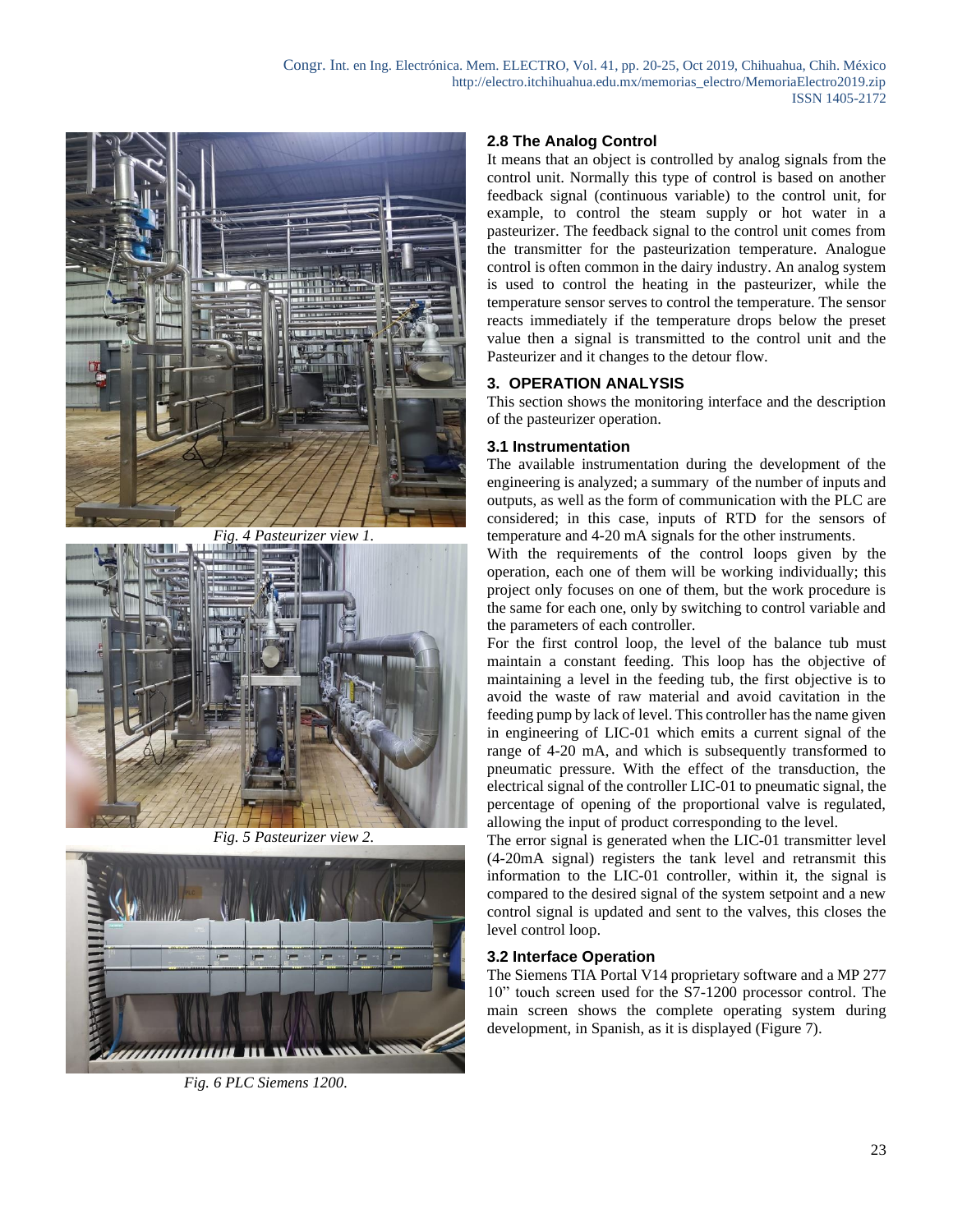

*Fig. 7 Graphic Interface.*

For the control of the loops, individual screens are used; they help with the monitoring of each one of them, in case that it is necessary to do a manual control over the output of the controller, as mention before. One of the controllers is shown in Figure 8.



*Fig. 8 Level controller.*

### **4. CONTROLLER DESIGN**

The development of the PID controller for each loop must be carried out in a dynamic way because there are changing conditions for each startup of the process. The TIA Portal provides an auto-tuning scheme for the PID controller [6][7].

To adjust the controller, it is necessary to integrate it into the PLC. Once the system is configured, two steps are required, prior adjustment and fine adjustment.

- a) The Previous Setting.
- b) Fine Adjustment.

The Previous Setting determines the response of the process to a change in the jump of the output value and searches for the

inflection point. PID parameters are calculated from the maximum rate of rise and dead time of the controlled system.

The Fine Adjustment generates a constant and limited oscillation of the process value.

The parameters are adjusted for the operating point from the amplitude and frequency of this Oscillation. All PID parameters are recalculated from the results.

*PID\_Compact* instruction automatically attempts to generate a greater oscillation than the noise of the Process value Fine adjustment is only minimally influenced by the stability of the process value. The PID parameters are backed up before recalculating. The more stable the process value, the easier it will be to calculate the PID parameters and the more accurate the result. Figure 9 describes the process below.



*Fig. 9 Automatic tuning scheme.*

The diagram of Figure 10 illustrates the integration of the parameters in the PID algorithm.



*Fig. 10 Integration of PID parameters.*

For the controller tuning, proprietary software is used, which uses Ziegler-Nichols rules to tune PID controllers. Ziegler and Nichols proposed rules for determining the values of the PID algorithm based on the transient response characteristics of a specific plant [8][9]. Equation (1) shows the transfer function of the SIMATIC PID controller [7].